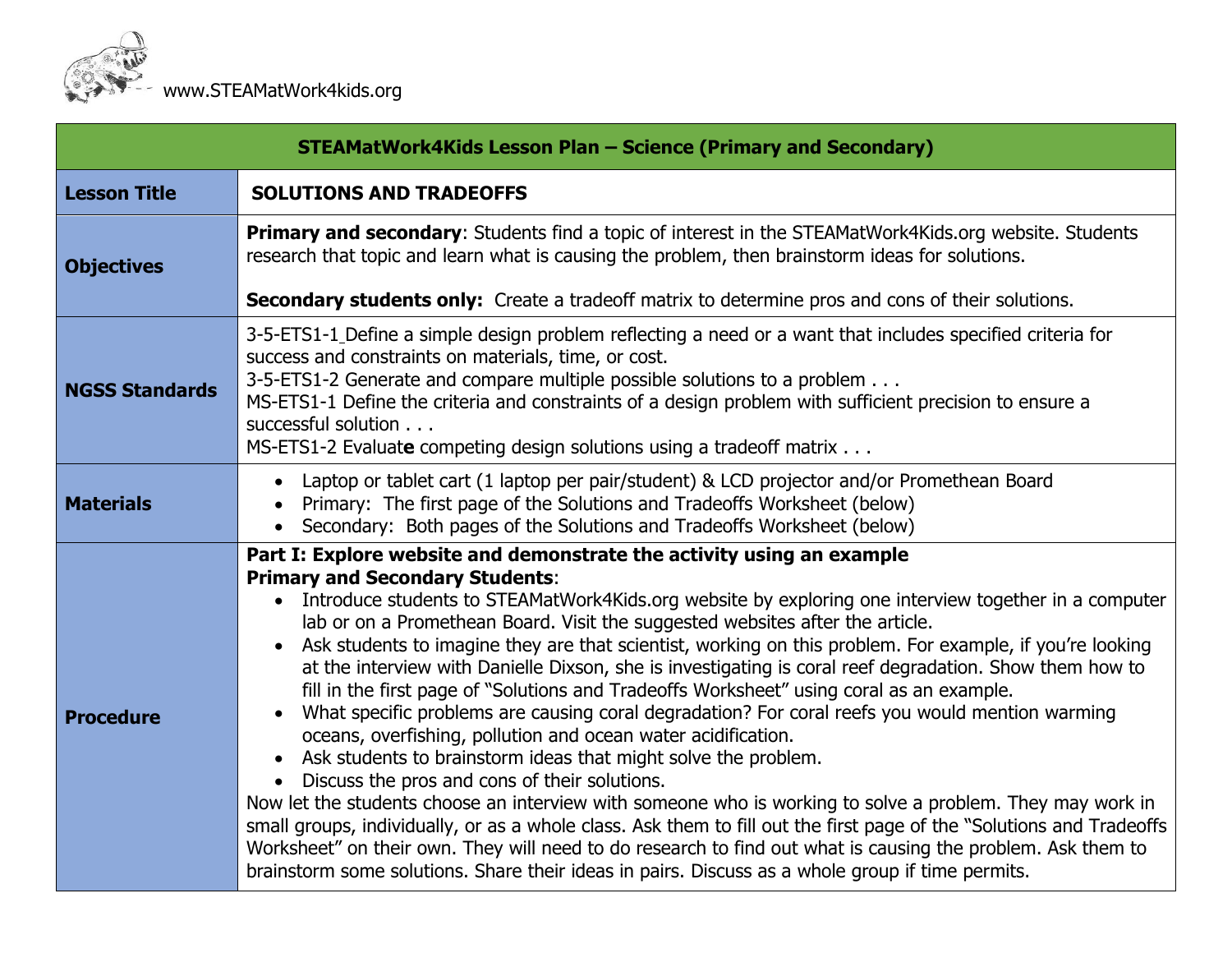

#### **Secondary students only**:

- Build a tradeoff matrix for the coral reef problem to demonstrate how it works. Choose the best four solutions.
- Discuss the ratings of each of the four solutions. Discussion should include long-term, short-term issues and possible unintended consequences.
- Can you choose features of several solutions to build an even better solution?

Your tradeoff matrix for coral reef degradation might look something like this:

| <b>Possible Solutions</b> | Make 3-d coral<br>where new coral<br>can grow | Grow genetically-<br>altered (heat-<br>resistant) corals | Cool the water<br>surrounding reefs | Install solar<br>panels on all<br>buildings to slow<br>climate change |
|---------------------------|-----------------------------------------------|----------------------------------------------------------|-------------------------------------|-----------------------------------------------------------------------|
| Feasible                  |                                               |                                                          |                                     |                                                                       |
| Affordable                |                                               |                                                          |                                     |                                                                       |
| Easy to maintain          |                                               |                                                          |                                     |                                                                       |
| Eco-Friendly              |                                               |                                                          |                                     |                                                                       |
| Effective                 |                                               |                                                          |                                     |                                                                       |
| Total                     | 16                                            |                                                          | 14                                  |                                                                       |

### **Part II: Make your own Tradeoff matrix**

- Students go back to their "Solutions and Tradeoffs Worksheet." This time they will fill out page 2.
- Fill in the top row with their best four solutions.
- In small groups or as a whole class, students rank their solutions on a scale of 1-5. Emphasize that they need to take unintended consequences into account.

### **Part III: Sharing and Discussion**

• If time permits, students present their tradeoff Table with the class. What do they feel is the best solution?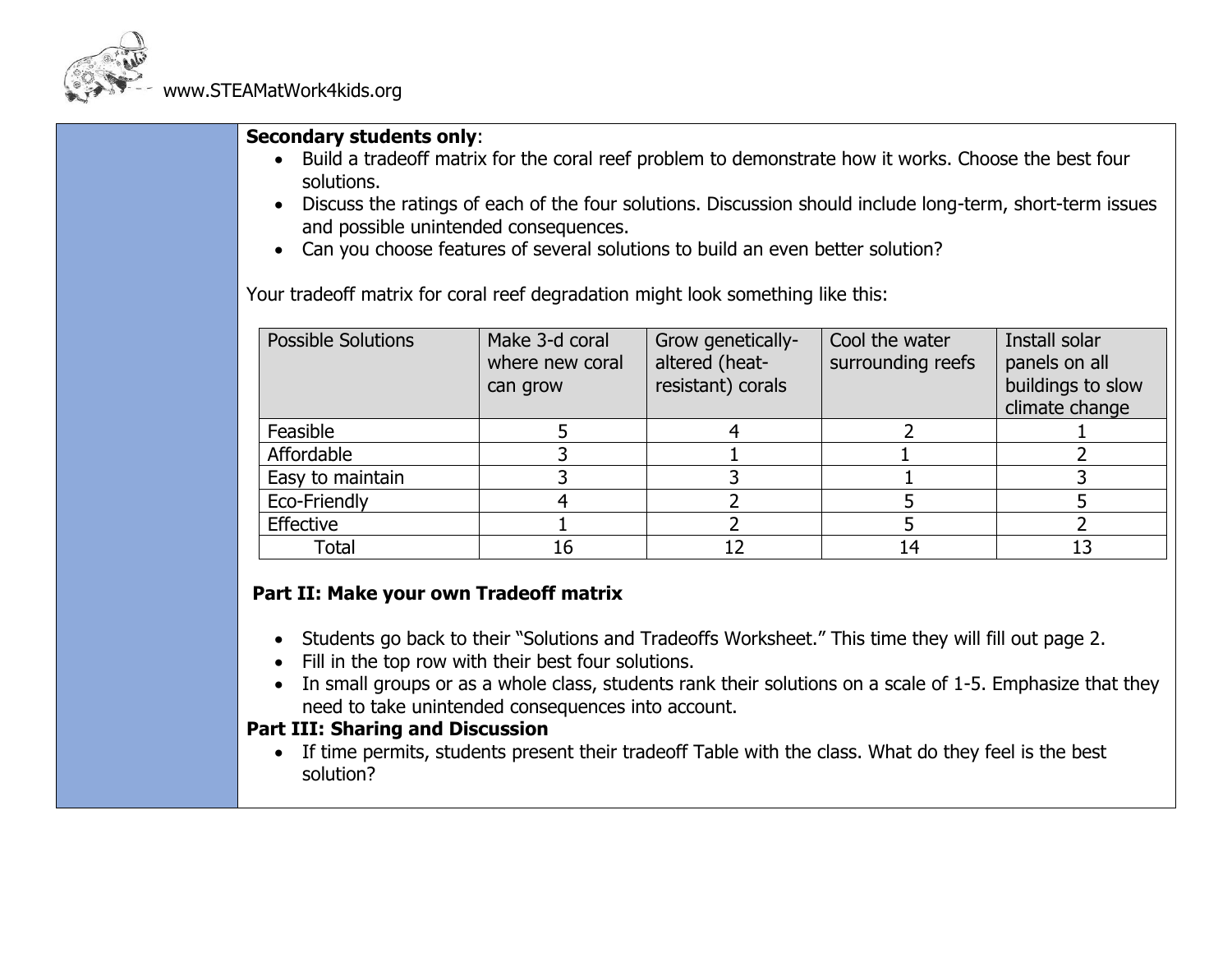

# **SOLUTIONS AND TRADEOFFS WORKSHEET**

| <b>Topic</b>                      | Chose an interview topic that could use a technological solution, e.g. threatened grizzly bear or whale<br>populations, sleep problems, better car design, plant disease, etc.<br>Name of STEM professional from www.STEAMatWork4Kids.org :<br>Title of the interview:<br>What problem is this person trying to solve? |          |  |  |  |
|-----------------------------------|------------------------------------------------------------------------------------------------------------------------------------------------------------------------------------------------------------------------------------------------------------------------------------------------------------------------|----------|--|--|--|
| <b>Problem to</b>                 | What specific things are causing the problem? This will require some research. List your ideas below.<br>1.<br>2.                                                                                                                                                                                                      | 4.<br>5. |  |  |  |
| <b>Solve</b>                      | 3.                                                                                                                                                                                                                                                                                                                     | 6.       |  |  |  |
| <b>Finding a good</b><br>solution | Brainstorm ways that technology could help solve that problem.<br>7.<br>1.                                                                                                                                                                                                                                             |          |  |  |  |
|                                   | 2.                                                                                                                                                                                                                                                                                                                     | 8.       |  |  |  |
|                                   | 3.                                                                                                                                                                                                                                                                                                                     | 9.       |  |  |  |
|                                   | 4.                                                                                                                                                                                                                                                                                                                     | 10       |  |  |  |
|                                   | 5.                                                                                                                                                                                                                                                                                                                     | 11.      |  |  |  |
|                                   | 6.                                                                                                                                                                                                                                                                                                                     | 12.      |  |  |  |
|                                   |                                                                                                                                                                                                                                                                                                                        |          |  |  |  |